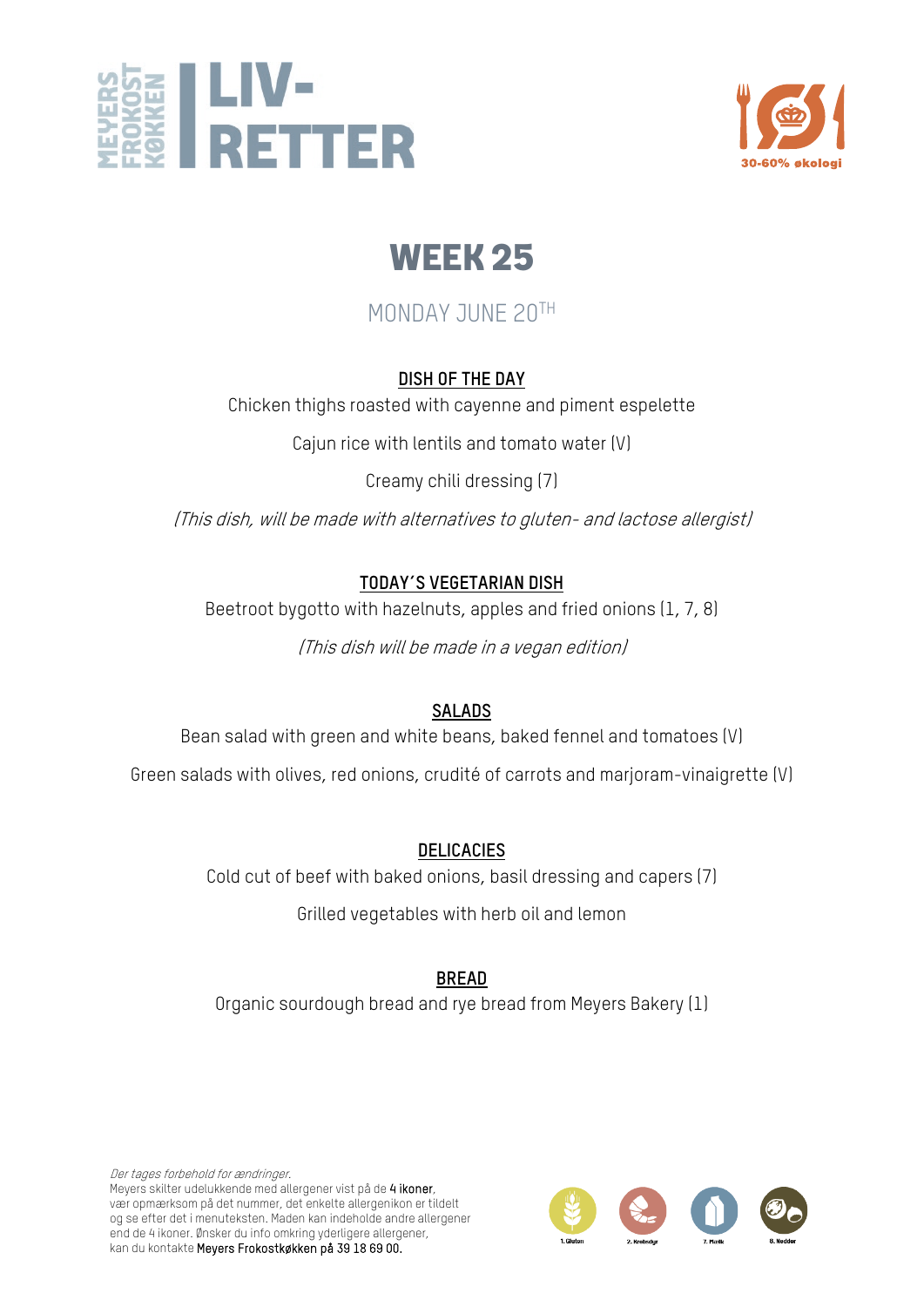



# TUESDAY JUNE 21ST

#### **DISH OF THE DAY**

Beef brisket roasted with garlic, onions, rose pepper and oregano

Roasted potatoes with rosemary and olive oil

Tzatziki, mild garlic and cucumber (7)

(This dish, will be made with alternatives to gluten- and lactose allergist)

## **TODAYS VEGETARIAN DISH**

Roasted portobello mushrooms with white beans, feta, oregano and garlic (7) (This dish will be made in a vegan edition)

## **SALADS**

Roasted eggplant, quinoa, arugula, sunflower seeds, lemon peel and artichokes (8, V)

Violette hispi cabbage, fennel, carrots and daikon. Served with baked garlic dressing (V)

## **DELICACIES**

Fennel salami with chutney of onions and parmesan flakes (7)

Frittata with potatoes and chervil (7)

## **BREAD**

Organic sourdough bread and rye bread from Meyers Bakery (1)

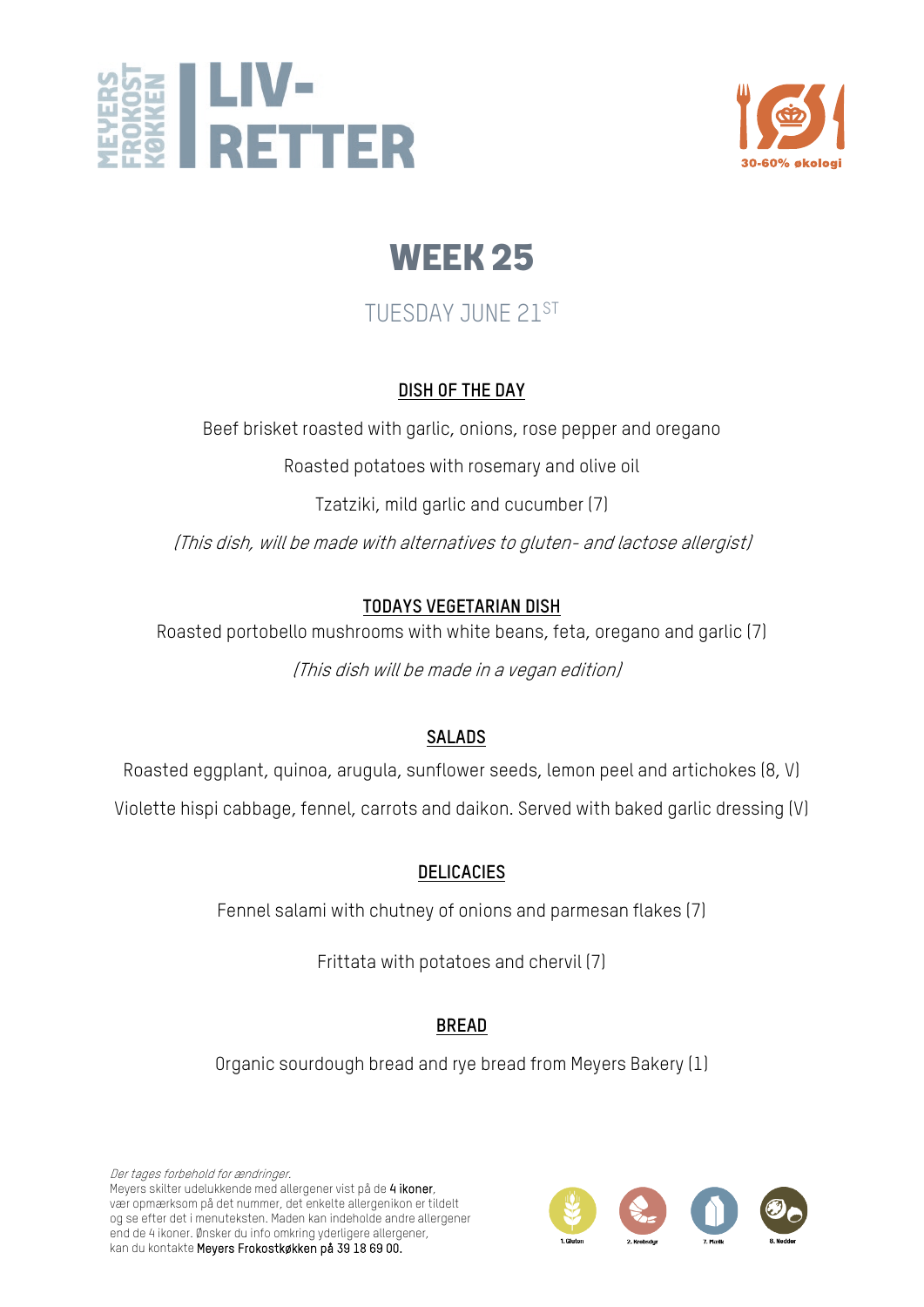



# WEDNESDAY JUNE 22ND

#### **DISH OF THE DAY**

Baked pork cutlets, marjoram, olives and tomato sauce

Pasta penne with tomato, pesto and butternut squash (1, V)

Grated cheese, parsley and lemon peel (7)

(This dish, will be made with alternatives to gluten- and lactose allergist)

#### **TODAY´S VEGETARIAN DISH**

Roasted celeriac, marjoram, olives and tomato sauce (V)

(This dish will be made in a vegan edition)

#### **SALADS**

Pearl barley, grated cauliflower, almonds, lemon and parsley (1, 8, V) Greek salad with tomatoes, olives, cucumber and green leaves (V)

## **DELICACIES**

Chicken salad, fried mushrooms, celery, tarragon and turnip cabbage (7)

Beef rillette with truffle emulsion, toasted hazelnuts and parsley (8)

**BREAD** Organic sourdough bread and rye bread from Meyers Bakery (1)

# **TODAY´S SHOT**

Beetroot, ginger, apple, lemon

Der tages forbehold for ændringer. Meyers skilter udelukkende med allergener vist på de 4 ikoner, vær opmærksom på det nummer, det enkelte allergenikon er tildelt og se efter det i menuteksten. Maden kan indeholde andre allergener end de 4 ikoner. Ønsker du info omkring yderligere allergener, kan du kontakte Meyers Frokostkøkken på 39 18 69 00.

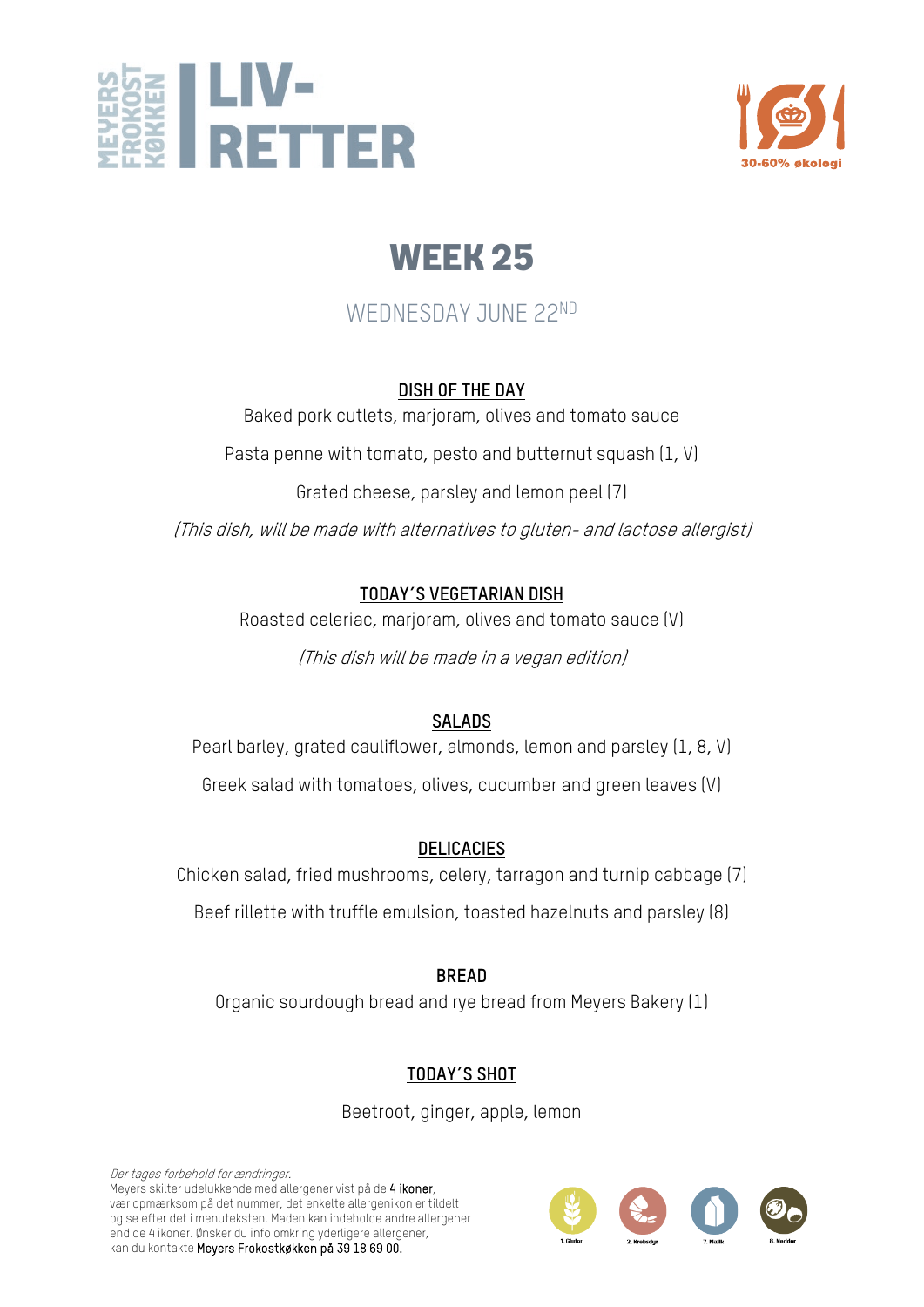



# THURSDAY JUNE 23RD

#### **DISH OF THE DAY**

Yellow curry with turkey, coconut milk, squash, beans, bamboo shoots, bell pepper and basil (2, 8)

Organic jasmine rice (V)

Pickled cucumber, chili and cilantro (8)

(This dish, will be made with alternatives to gluten- and lactose allergist)

## **TODAY´S VEGETARIAN DISH**

Yellow curry with tofu, coconut milk, squash, beans, bamboo shoots, bell pepper and basil (8)

(This dish will be made in a vegan edition)

## **SALADS**

Noodles with pickled carrots, daikon and cucumber. Crispy cabbage with cilantro and herbs (1)

Kale salad with mint, mango, spring onions and toasted sesame (V)

#### **DELICACIES**

Salmon salad with crispy vegetables, skyr and dill (7)

Potato with larch mayo and crispy onions (1)

**BREAD**

Organic sourdough bread and rye bread from Meyers Bakery (1)

# **TODAY´S CAKE**

Almond cake (1, 7, 8)